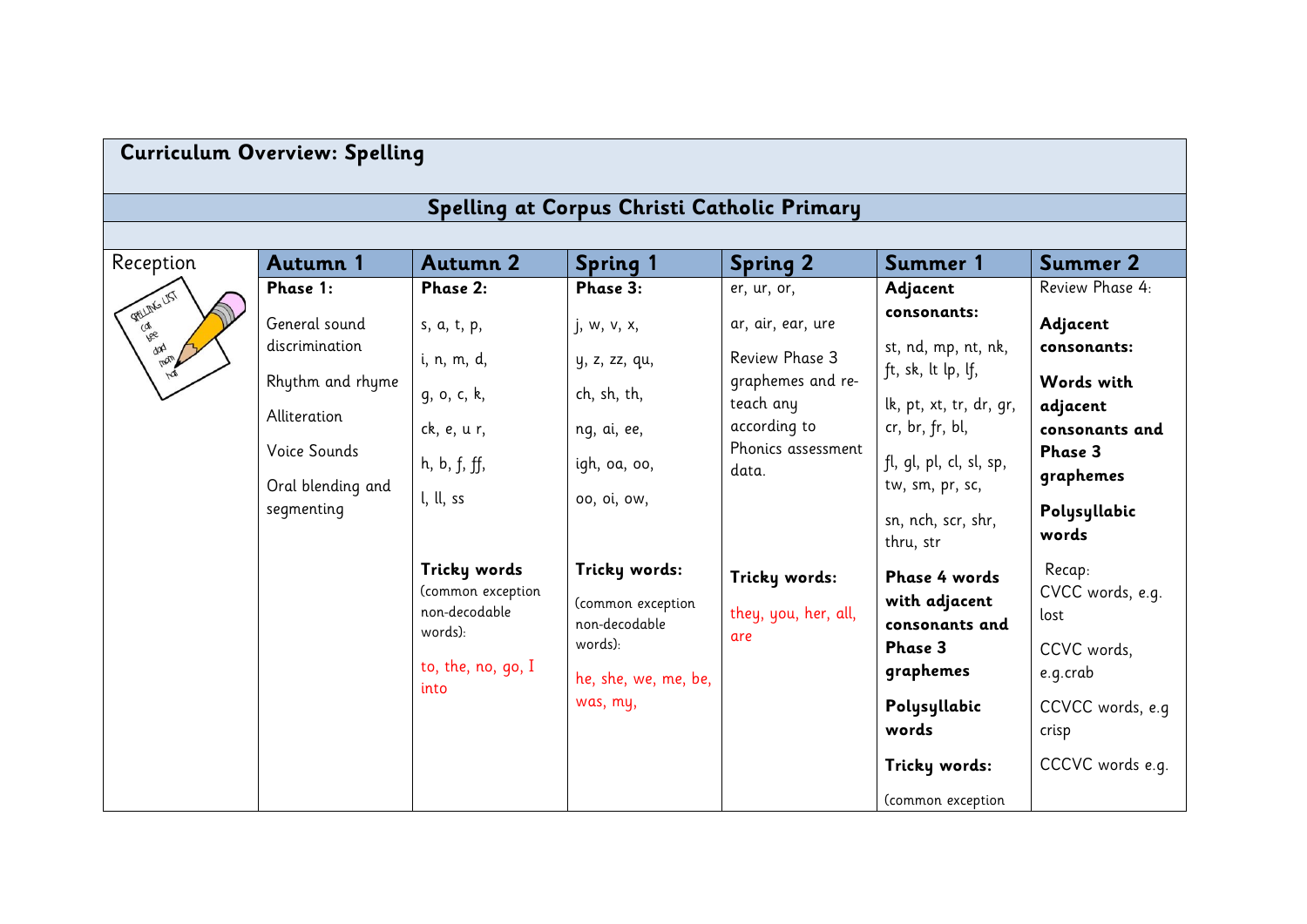|  |  | non-decodable<br>words):<br>said, so, he, she,<br>we, me, be, have,<br>like, some, come<br>was you, were,<br>there, little, one,<br>they, all, are, do,<br>when, out, what,<br>my, her | scrap<br>CCCVCC words,<br>e.g. scrunch<br>Tricky words:<br>(common exception<br>non-decodable<br>words): said, so, he,<br>she, we, me, be,<br>have, like, some,<br>come was you,<br>were, there, little,<br>one, they, all, are,<br>do, when, out, |
|--|--|----------------------------------------------------------------------------------------------------------------------------------------------------------------------------------------|----------------------------------------------------------------------------------------------------------------------------------------------------------------------------------------------------------------------------------------------------|
|  |  |                                                                                                                                                                                        | what, my, her                                                                                                                                                                                                                                      |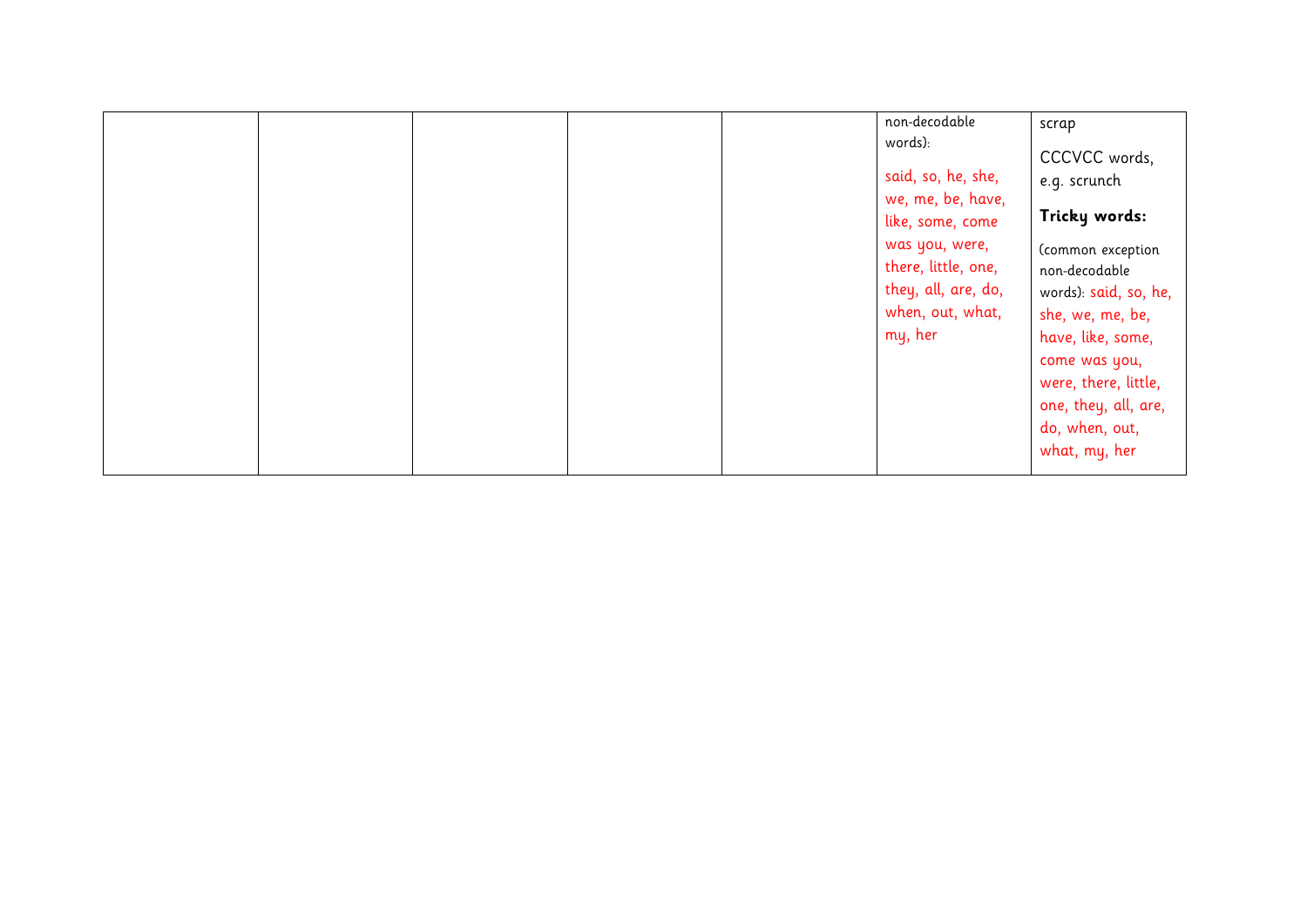|        | Autumn 1                                            | <b>Autumn 2</b>                     | <b>Spring 1</b>                      | <b>Spring 2</b>                      | Summer 1                             | <b>Summer 2</b>                      |
|--------|-----------------------------------------------------|-------------------------------------|--------------------------------------|--------------------------------------|--------------------------------------|--------------------------------------|
| Year 1 | Review Phase 3 & 4:                                 | Phase 5:                            | <b>Review Phase 5:</b>               | <b>Sound Families:</b>               | Phase 5                              | Review Phase 3, 4                    |
|        |                                                     | ay, ou, ie,                         | ay, ou, ie,                          | ai, ay, a-e                          | Alternative                          | & 5 and re-visit                     |
|        | Phase 3 * digraphs                                  | ea, oy, ir,                         | ea, oy, ir,                          | ee, ea, e-e                          | pronunciations:                      | areas according to                   |
|        | and trigraphs                                       | ue, aw, wh,                         | ue, aw, wh,                          | igh, ie, i-e                         | i (find), o (cold), c                | Phonics assessment                   |
|        | * tricky words                                      | ph, ew, oe, au                      | ph, ew, oe, au                       | oa, oe, o-e                          | (nice), g (giant), u                 | data                                 |
|        |                                                     | a-e, e-e, i-e,                      | a-e, e-e, i-e,                       | 00, ew, ue, u-e                      | (unit), ow (blow), ie                |                                      |
|        |                                                     | o-e, u-e                            | o-e, u-e                             | 00, u                                | (field), ea (bread), a               |                                      |
|        | Phase 4                                             |                                     |                                      | or, aw, au                           | (what), y (by, very),                |                                      |
|        | * adjacent                                          |                                     |                                      | er, ur, ir                           | ch (chemist)                         |                                      |
|        | consonants                                          |                                     |                                      | oi, oy                               |                                      |                                      |
|        | * words with                                        |                                     |                                      | ow, ou,                              | <b>Sound Families:</b>               |                                      |
|        | adjacent consonants                                 |                                     |                                      | f, ff, ph                            | ai, ay, a-e,                         |                                      |
|        | and Phase 3                                         |                                     |                                      |                                      | ee, ea, e-e,                         |                                      |
|        | graphemes                                           |                                     |                                      |                                      | igh, ie, i-e,                        |                                      |
|        | * polysyllabic words                                |                                     |                                      |                                      | oa, oe, o-e,                         |                                      |
|        | * tricky words                                      |                                     |                                      |                                      | 00, ew, ue, u-e                      |                                      |
|        |                                                     |                                     |                                      |                                      | 00, u                                |                                      |
|        |                                                     |                                     |                                      |                                      | or, aw, au                           |                                      |
|        |                                                     |                                     |                                      |                                      | er, ur, ir                           |                                      |
|        |                                                     |                                     |                                      |                                      | oi, oy                               |                                      |
|        |                                                     |                                     |                                      |                                      | ow, ou,                              |                                      |
|        |                                                     |                                     |                                      |                                      | f, ff, ph                            |                                      |
|        | Tricky word revision:<br>said, so, he, she, we, me, | Tricky words:<br>oh, their, people, | National Curriculum<br>Year 1 Common | National Curriculum<br>Year 1 Common | National Curriculum<br>Year 1 Common | National Curriculum<br>Year 1 Common |
|        | be, have, like, some, come                          | Mr, Mrs, looked,                    | <b>Exception Words</b>               | Exception Words:                     | Exception Words:                     | Exception Words:                     |
|        | was you, were, there,                               | called, asked, little,              | revision:                            | his, by, there, love, put,           | today, says, has,                    | of, is, ask, here,                   |
|        | little, one, do, when, out,                         | one, do, what, out                  | the, to, said, were, you,            | full, pull, push,                    | your, where, once,                   | friends, some, school                |
|        | what, my, her                                       |                                     | go, was, my, they, all,              |                                      | our, house                           |                                      |
|        |                                                     |                                     | are                                  |                                      |                                      |                                      |
|        |                                                     |                                     |                                      |                                      |                                      |                                      |
|        |                                                     |                                     |                                      |                                      |                                      |                                      |
|        |                                                     |                                     |                                      |                                      |                                      |                                      |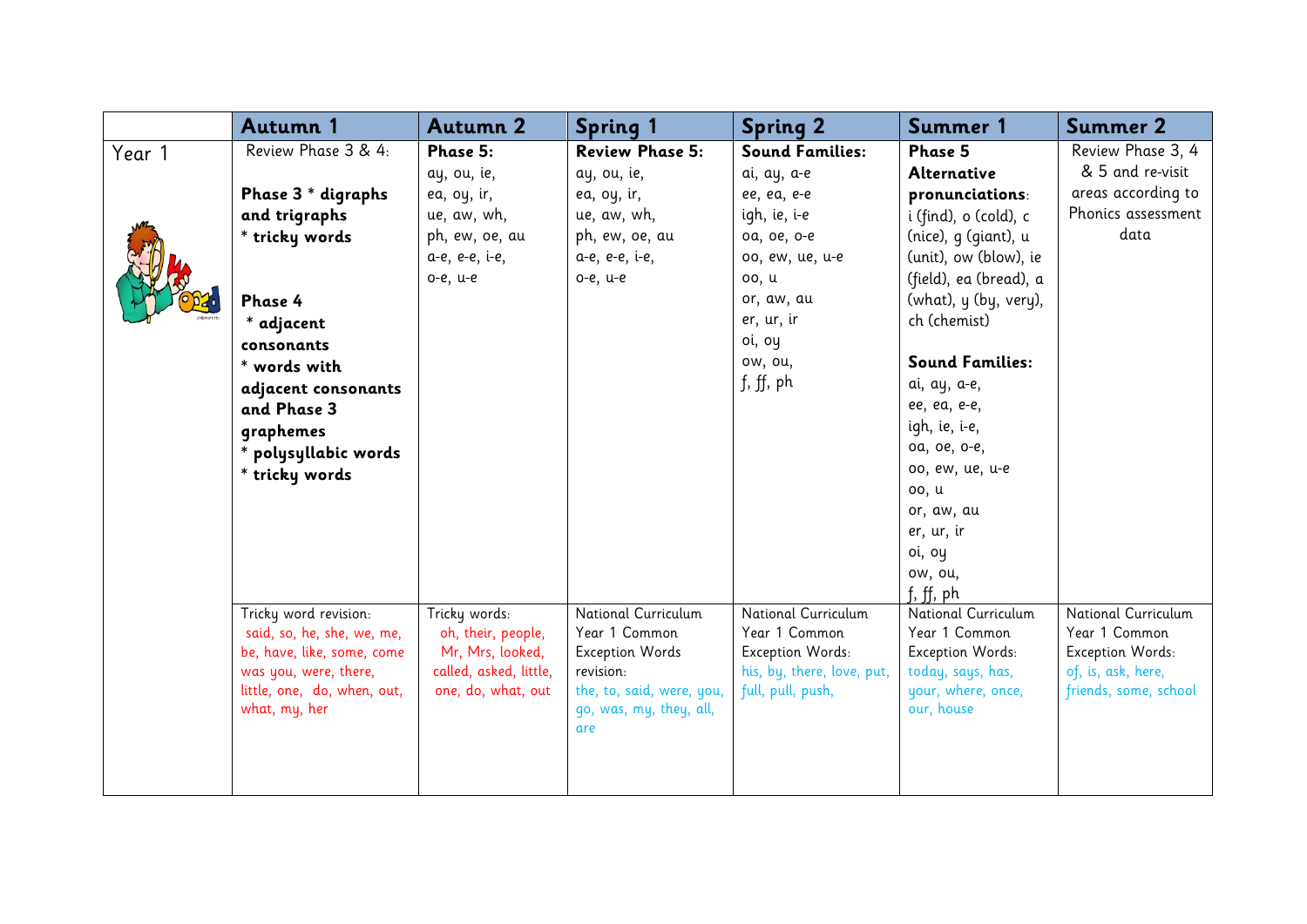|        | <b>Autumn 1</b>                   | <b>Autumn 2</b>                   | <b>Spring 1</b>                      | <b>Spring 2</b>                          | Summer 1                                   | <b>Summer 2</b>                           |
|--------|-----------------------------------|-----------------------------------|--------------------------------------|------------------------------------------|--------------------------------------------|-------------------------------------------|
| Year 2 | 'dge' and 'ge' at the             | The sound spelt                   | The sound spelt -le at               | The possessive                           | The sound spelt 'wr'                       | The sound 'o' (e.g.                       |
|        | end of words (e.g.                | 'or' after w and                  | the end of words                     | apostrophe.                              | at the beginning of                        | other)                                    |
|        | charge)                           | the sound spelt ar                | (e.g. bottle)                        |                                          | words (e.g. write)                         |                                           |
|        |                                   | after w (e.g.                     |                                      | Adding -ed, -ing, -er                    |                                            | Words ending in -il                       |
|        | Homophones and near-              | world)                            | Homophones and                       | and -est to a root                       | The sound spelt -y                         |                                           |
|        | homophones                        |                                   | near-homophones                      | word ending in -y                        | at the end of words                        | The sound spelt                           |
|        |                                   | Suffixes -ment, -                 |                                      | with a consonant                         |                                            | 'dge' and 'ge' at the<br>end of words and |
|        | 'ey' sound (e.g. donkey)          | ness, -ful, -less and<br>-ly      | The sound spelt -el at<br>the end of | before it (e.g. replied)                 | Adding -es to nouns<br>and verbs ending in | sometimes spelt q                         |
|        | The sound 'a' after w             |                                   | words                                | Adding -ed, -ing, -er -                  | -y                                         | elsewhere in a                            |
|        | and qu (e.g. squash)              | Contractions                      |                                      | est and -y to words                      |                                            | word before e, I                          |
|        |                                   |                                   |                                      | of one syllable                          | The sound spelt a                          | and y. (e.g. bridge)                      |
|        |                                   | Words ending in -                 |                                      | ending in a single                       | before I and II (e.g.                      |                                           |
|        |                                   | tion                              |                                      | consonant letter after                   | ball)                                      | The sound spelt 'c'                       |
|        |                                   |                                   |                                      | a single vowel (e.g.                     |                                            | before e, I and y                         |
|        |                                   |                                   |                                      | saddest)                                 |                                            |                                           |
|        | National Curriculum               | National Curriculum               | National Curriculum                  | National Curriculum                      | National Curriculum                        | National Curriculum                       |
|        | Year 2 Common Exception<br>Words: | Year 2 Common<br>Exception Words: | Year 2 Common<br>Exception Words:    | Year 2 Common<br><b>Exception Words:</b> | Year 2 Common<br>Exception Words:          | Year 2 Common<br><b>Exception Words:</b>  |
|        |                                   |                                   |                                      |                                          |                                            |                                           |
|        | move                              | door                              | wild                                 | every                                    | last                                       | whole                                     |
|        | prove                             | floor                             | climb                                | everybody                                | past                                       | any                                       |
|        | sure                              | poor                              | most                                 | even                                     | father                                     | many                                      |
|        | sugar                             | because                           | only                                 | qreat                                    | class                                      | clothes                                   |
|        | eye                               | find                              | both                                 | break                                    | grass                                      | busy                                      |
|        | could                             | kind                              | old                                  | steak                                    | plant                                      | parents                                   |
|        | should                            | behind                            | cold                                 | pretty                                   | path                                       | water                                     |
|        | would                             | child                             | gold                                 | beautiful                                | bath                                       | again                                     |
|        | mid                               | children                          | told                                 | after                                    | hour                                       | half                                      |
|        | who                               | <b>Christmas</b>                  | hold                                 | fast                                     | improve                                    | money                                     |
|        |                                   |                                   |                                      |                                          |                                            |                                           |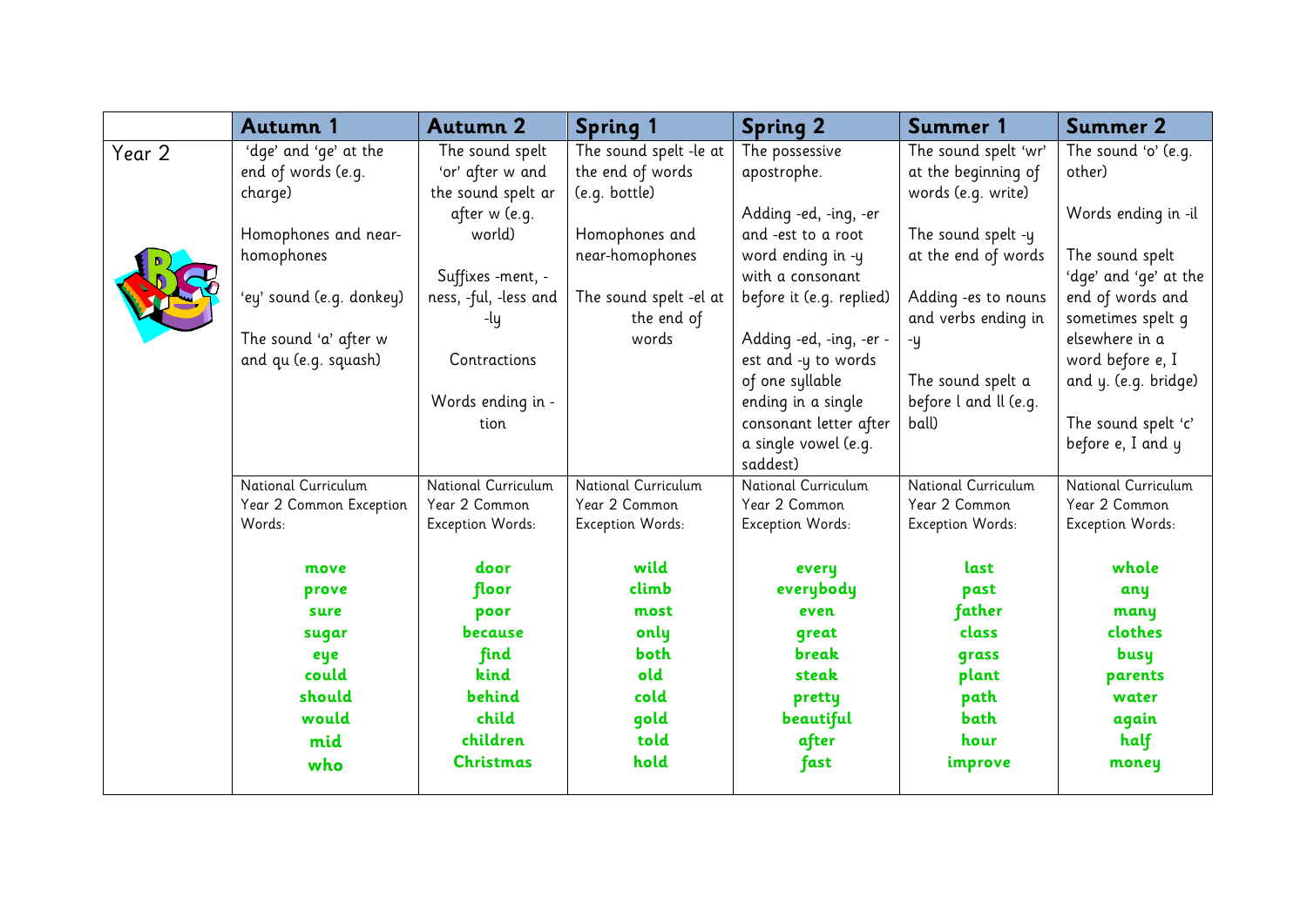|            | <b>Autumn 1</b>      | <b>Autumn 2</b>      | <b>Spring 1</b>   | <b>Spring 2</b>   | Summer 1        | <b>Summer 2</b>   |
|------------|----------------------|----------------------|-------------------|-------------------|-----------------|-------------------|
| Year 3     | eight                | difficult            | appear            | imagine           | earth           | special           |
|            | arrive               | famous               | material          | decide            | answer          | strange           |
| National   | breath               | extreme              | library           | qroup             | busy            | possible          |
| Curriculum | circle               | quide                | perhaps           | learn             | centre          | probably          |
| Statutory  | fruit                | heart                | sentence          | weight            | century         | strength          |
| Word list  | quard                | history              | various           | build             | describe        | surprise          |
|            | height               | popular              | regular           | early             | exercise        | remember          |
|            | often                | minute               | bicycle           | island            | <b>February</b> | although          |
|            | popular              | natural              | possess           | qrammar           | occasion        | notice            |
|            | eighth               | believe              | caught            | therefore         | straight        | recent            |
|            | Homophones and       | Endings which        | Prefixes -super   | Endings spelt $-$ | $Suffix - ly$   | Initial 's' sound |
| Spelling   | near Homophones      | spelt $-$ cian (e.g. | (e.g. superstar)  | tion (position)   |                 | spelt with ci, ce |
| Programme  | 'ee', 'ea'           | musician)            |                   |                   | Homophones      | and cy            |
|            |                      |                      |                   | Endings spelt -   | and near        |                   |
|            |                      | The sound spelt      | Prefixes -im      | sion              | homophones      | Initial 's' sound |
|            | Words with the ei    | y elsewhere          | (e.q.             |                   |                 | spelt with ci, ce |
|            | sound spelt ei, eigh | than at the end      | impossible)       | Prefix -re        |                 | and cy            |
|            | or ey (e.g. eight)   | of words (e.g.       |                   |                   | Consolidating   |                   |
|            |                      | crystal)             | Endings -sion     | Words with        | previous        | Consolidating     |
|            | Words with the       |                      | (e.g. television) | endings -ure      | learning        | previous          |
|            | sound spelt ch (e.g. | The sound spelt      |                   | and -sure (e.g.   |                 | learning          |
|            | brochure)            | ou (e.g. young)      |                   | measure)          |                 |                   |
|            |                      |                      |                   |                   |                 |                   |
|            |                      | $Prefixes - in$      |                   |                   |                 |                   |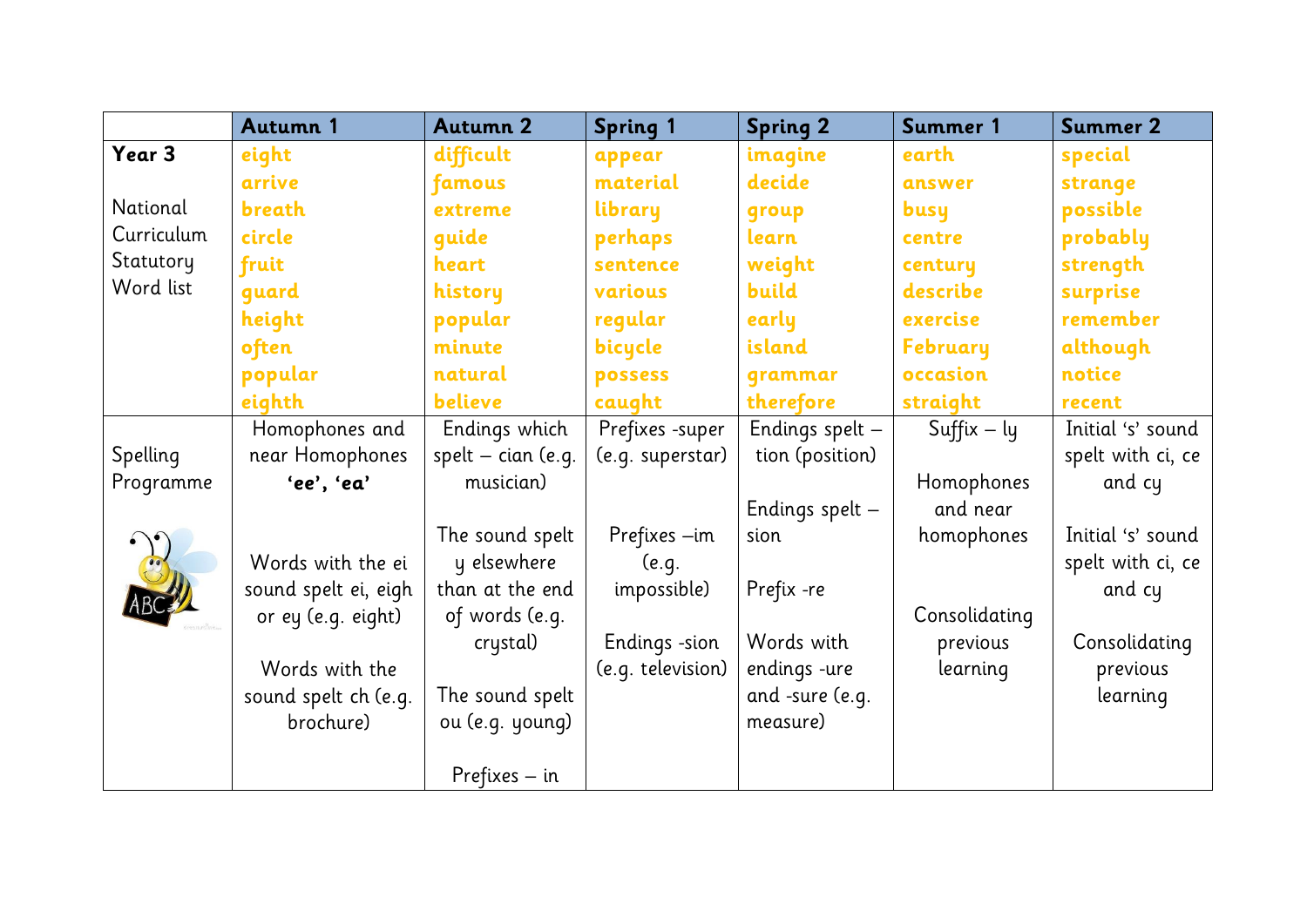|            | <b>Autumn 1</b>       | <b>Autumn 2</b>      | <b>Spring 1</b>    | <b>Spring 2</b>   | Summer 1          | <b>Summer 2</b>    |
|------------|-----------------------|----------------------|--------------------|-------------------|-------------------|--------------------|
| Year 4     | actual                | notice               | although           | complete          | purpose           | address            |
| National   | address               | ordinary             | through            | opposite          | straight          | believe            |
| Curriculum | calendar              | certain              | potatoes           | experiment        | surprise          | <b>business</b>    |
| Statutory  | disappear             | suppose              | enough             | naughty           | therefore         | complete           |
| Word list  | experience            | breathe              | possess            | qrammar           | pressure          | different          |
|            | particular            | increase             | natural            | knowledge         | peculiar          | eighth             |
|            | thought               | recent               | believe            | favourite         | heard             | experience         |
|            | separate              | quarter              | different          | caught            | important         | increase           |
|            | difficult             | qroup                | possible           | promise           | interest          | island             |
|            | weight                | island               | probably           | occasion          | consider          | medicine           |
| Spelling   | Homophones and near   | Prefixes - dis and   | Recap Autumn       | Endings spelt -   | Recap - Spring    | Possessive         |
| Programme  | Homophones            | mis                  | Term               | tion (e.g.        | Term              | apostrophes with   |
|            | (affect/effect)       |                      |                    | hesitation)       |                   | plural words       |
|            |                       | Prefixes - il and il | Words ending       |                   | Suffix -ly        |                    |
|            | Homophones and near   | words                | with the sound     | $Suffix - ous$    |                   | apostrophe is      |
|            | Homophones            | Adding suffix -      | spelt $-$ que and  | (e.g. enormous)   | Prefix -sub, anti | added at the end   |
|            | (medal/meddle)        | ation (e.g.          | the sound spelt -  |                   | and auto          | of plural words    |
|            |                       | preparation)         | que (e.g. antique) | Homophones and    |                   | ending in s        |
| NORD       | Words with sc (e.g.   |                      |                    | near homophones   | nter – means      | (sisters')         |
|            | science)              | Adding suffixes      | Endings spelt -    | (weather/whether) | 'between' or      |                    |
|            |                       | beginning with       | ssion (e.g.        |                   | 'among.'          | s comes after the  |
|            | Endings which sound   | vowel letters to     | admission)         |                   |                   | apostrophe if the  |
|            | like fon spelt - sion | words of more        |                    |                   |                   | plural does not    |
|            |                       | than one syllable    | words sound spelt  |                   |                   | end in s           |
|            |                       | (e.g. forgetting     | ch (e.g. echo)     |                   |                   | (children's)       |
|            |                       | forgotten)           |                    |                   |                   |                    |
|            |                       |                      |                    |                   |                   | Consolidating Year |
|            |                       |                      |                    |                   |                   | 4                  |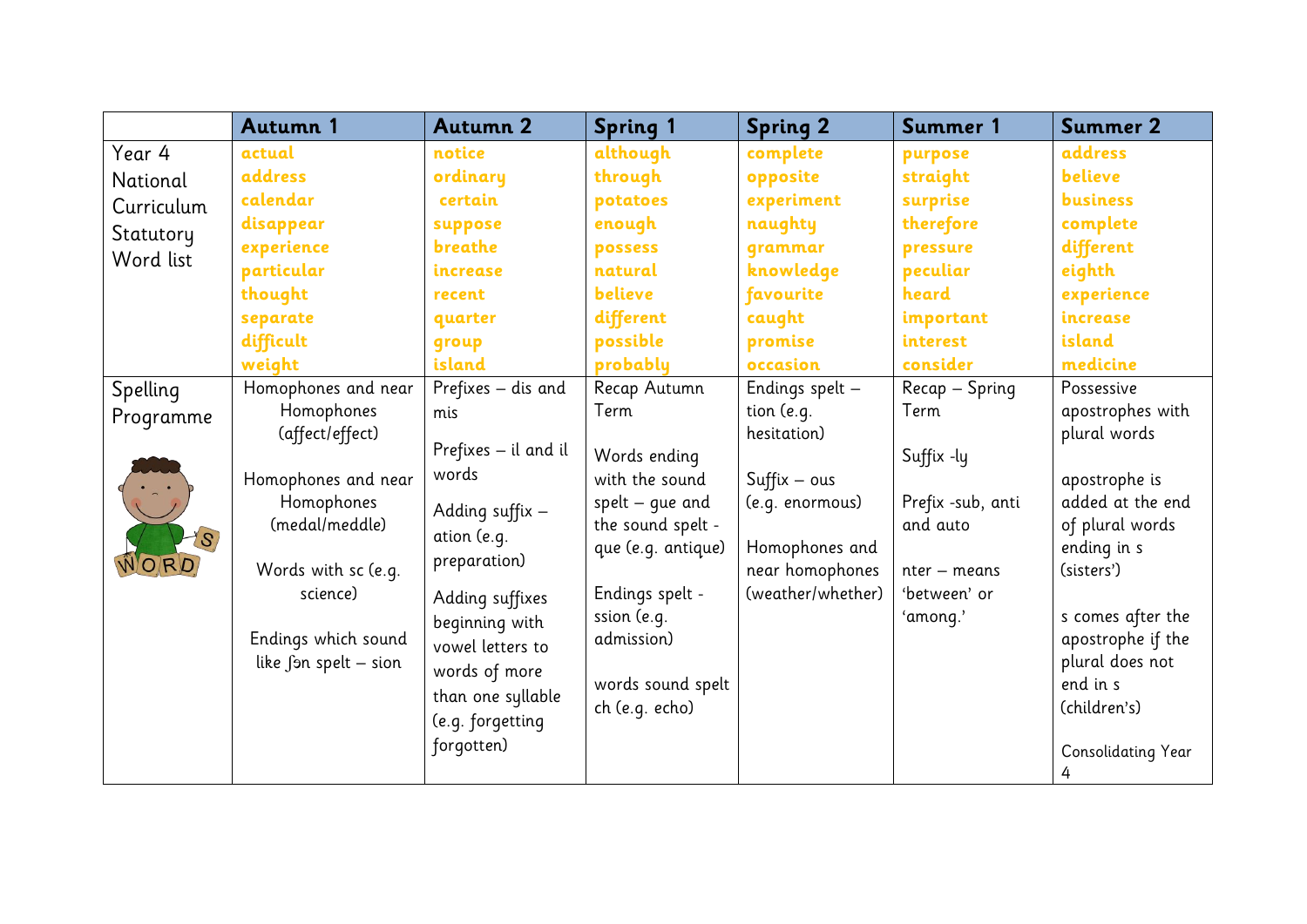|            | Autumn 1            | <b>Autumn 2</b>   | <b>Spring 1</b>             | <b>Spring 2</b>      | Summer 1           | Summer 2           |
|------------|---------------------|-------------------|-----------------------------|----------------------|--------------------|--------------------|
| Year 5     | accompany           | occur             | especially                  | dictionary           | excellent          | physical           |
|            | amateur             | forty             | neighbour                   | existence            | familiar           | variety            |
| National   | bargain             | according         | determined                  | especially           | identity           | system             |
| Curriculum | <b>bruise</b>       | lightning         | accommodate                 | neighbour            | privilege          | rhyme              |
|            | community           | stomach           | interfere                   | average              | recognise          | ancient            |
| Statutory  | competition         | pronunciation     | committee                   | conscience           | yacht              | category           |
| Word list  | explanation         | signature         | apparent                    | vehicle              | sufficient         | develop            |
|            | quarantee           | criticise         | harass                      | shoulder             | rhythm             | occupy             |
|            | individual          | immediately       | aggressive                  | relevant             | leisure            | muscle             |
|            | prejudice           | attached          | communicate                 | twelfth              | soldier            | suggest            |
| Spelling   | Recap of mixed      | Words with silent | Recap Autumn                | Endings which        | Recap - Spring     | ly endings         |
| Programme  | spellings pattern   | letters (e.g.     | Term                        | sound spelt -cious   | Term               |                    |
|            | from previous       | knead)            |                             | or -tious (e.g.      |                    | Words with silent  |
|            | years               |                   | Words containing            | ambitious)           | Homophones -       | letters (silent b) |
|            |                     |                   | the letter string           |                      | words that are     |                    |
|            | The -able / -ably   | Words with the    | ough (e.g.                  |                      | confused (e.g.     | Consolidating      |
|            | word ending is      | sound spelt ei    | enough)                     | Words ending in -    | wary/weary)        |                    |
|            | often used if there | after c and other |                             | ancy                 |                    |                    |
|            | is a related word   | consonants (e.g.  | Words ending in             |                      | Words ending in    |                    |
|            | ending in - ation.  | receive)          | able (e.g. reliable)        |                      | ably (continued)   |                    |
|            | e.g.                |                   |                             | Nouns that end in    | (e.g. comparably)  |                    |
|            | adorable/adoration  | Words containing  | Homophones -                |                      |                    |                    |
|            |                     | the letter string | words that are              | -ce/-cy and verbs    | Words with silent  |                    |
|            |                     | ough              | confused<br>(serial/cereal) | that end in -se/-sy  | letters (silent w) |                    |
|            |                     |                   |                             | Words with silent    |                    |                    |
|            |                     |                   |                             | letters (e.g. aisle) |                    |                    |
|            |                     |                   |                             |                      |                    |                    |
|            |                     |                   |                             |                      |                    |                    |